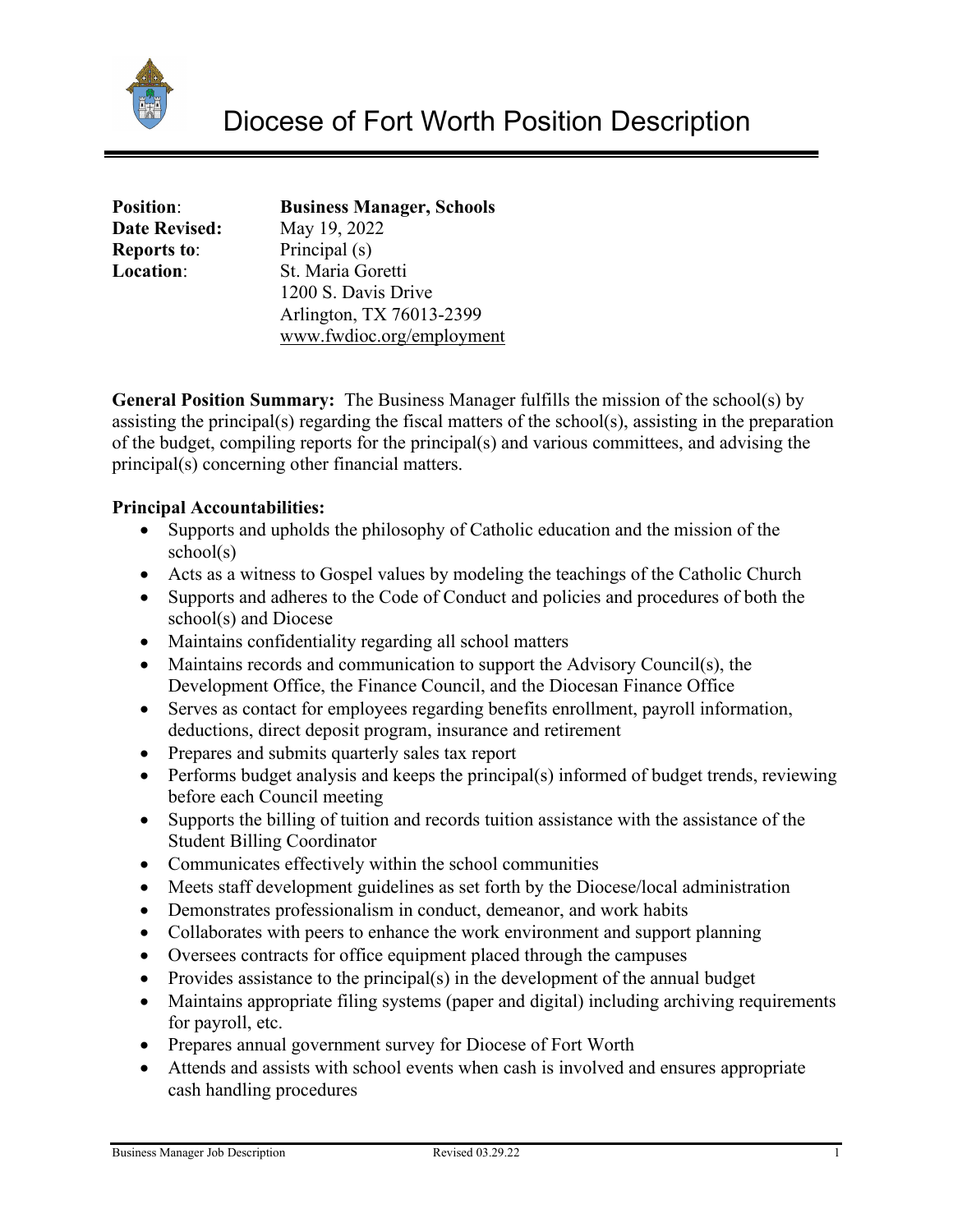

- Liaison between schools and accounting firm
- Responsible for all other projects, tasks, etc., as assigned.

## **Working Conditions and/or Physical Requirements:**

- This position works in a typical office environment but is subject to stress due to the evolving and quickly expanding business needs, tight deadlines and heavy workloads.
- Required to work some night and weekends.

### **Travel Requirements:**

• Some travel required, up to 10% for trainings and travel to locations within a 15-mile radius.

### **Education and Experience Preferred:**

- Bachelor's degree in related field
- Accounting and Bookkeeping knowledge Preferred
- School Finance Experience Preferred
- Budget and Financial Analysis Experience Preferred

### **Knowledge and Skills Preferred:**

- Knowledge of the basic teachings of the Catholic Church
- Knowledge of Microsoft Office applications and other administrative software
- Knowledge of use of office equipment
- Excellent organizational skills
- Able to communicate effectively in both written and verbal form
- Able to work well with others in the parish and school communities
- Able to effectively multi-task
- Able to organize and relate information in an understandable format
- Able to think critically and plan effectively

### **FLSA Designation:** Exempt